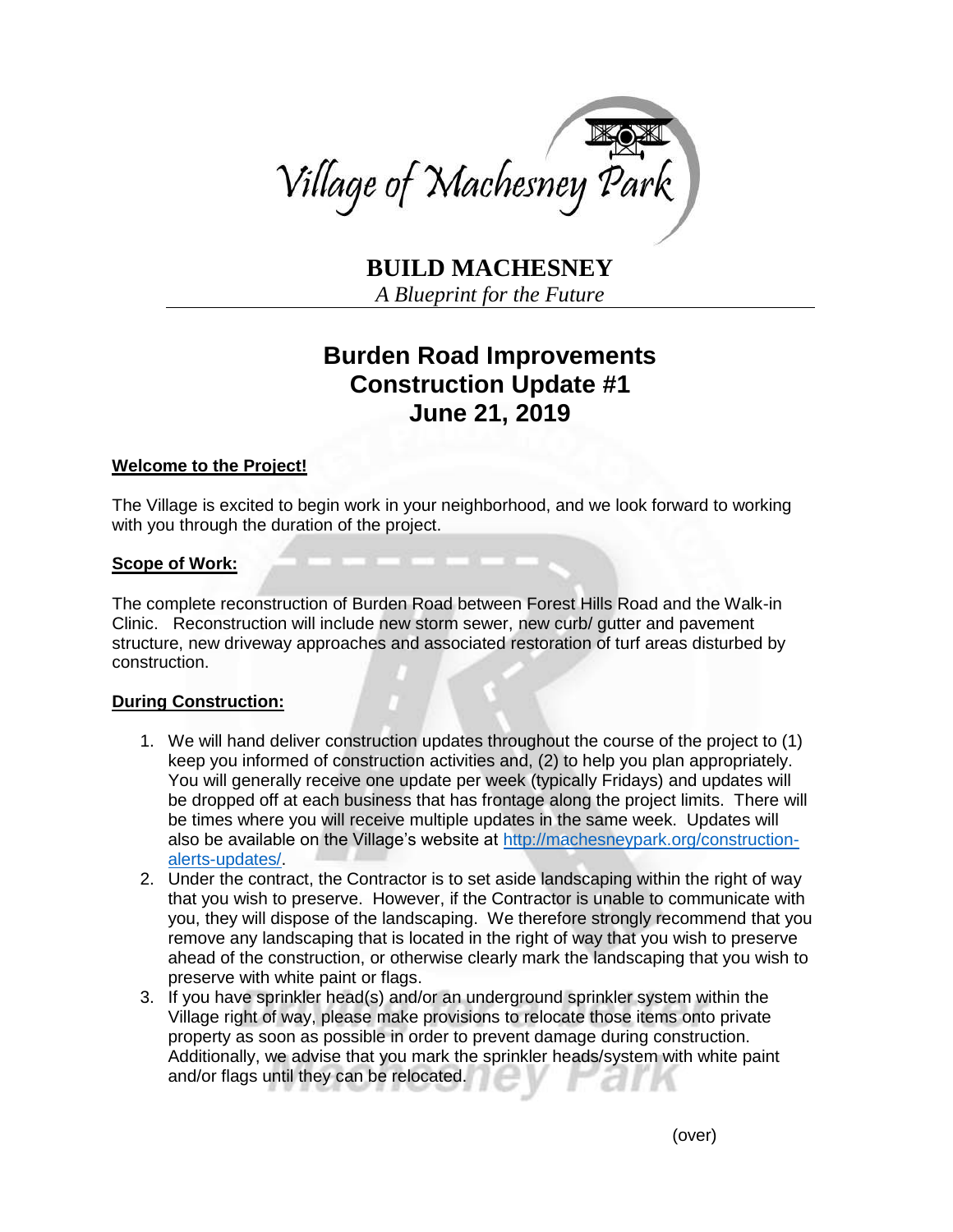- 4. The project involves numerous utility agencies, contractors and subcontractors. Needless to say, there will be a lot of construction activities occurring over the course of the next couple of months, and many of the activities will occur concurrently with each other at different locations within the project area. Please understand that it will be difficult to travel in the construction zone throughout the construction process, so please have patience and exercise caution when you are driving within the construction zone.
- 5. The project involves the construction of new pavement and curb and gutter, and of course, the new curb will be poured across the driveways. It is very challenging to maintain access during (1) the removal of the old pavement, (2) construction of the new base course, and (3) construction of the new curbing. That said, the contract is set up such that no business will lose access during construction, however, access will be very limited at times. Specifically:
	- a. There are storm sewer laterals that will be constructed across Burden Road. The construction of the laterals will be completed such that  $\frac{1}{2}$  of the roadway remains open to traffic; however, the Contractor will have flaggers on site to direct traffic during the construction of the laterals.
	- b. The old pavement and base will be completely removed, and excavation will occur to establish the proper elevations for the new road. This process is often referred to as "core out" and it involves removing the existing pavement structure (i.e., the existing pavement and stone), and placing the new stone base in preparation for the curb and gutter improvements. During core out, we will also test the existing materials under the new stone base (called a "subgrade") to make sure those materials are capable of supporting vehicle loads before the new stone is placed. Core out will be done in such a manner that ½ of the width of the roadway will remain open to traffic, but there will be flaggers on site to direct traffic. Core out of the northbound lanes across the driveways will be especially challenging.
	- c. Driveways aprons will also be cored out and reconstructed to match the new roadway profile.
	- d. The new curbing will be constructed once the core out is complete. The curbing is constructed upon only a portion of the new stone, and as a result the driveway approaches will be **much** steeper during the construction of the curbing.
	- e. Once the curb is poured, it typically takes 2-4 days of cure time before the curbing can be driven upon.

Businesses with multiple driveways may choose to completely close one driveway and keep the other drive(s) open during the above processes….we'll work with each business to determine how to construct the improvements with minimal amount of disruption, and again we'll do our best to maintain access through the construction process.

- 6. There are many things that can affect the construction schedule….weather being the most predominant. If we lose a day (or days) due to weather conditions, the schedule that we provide in the update will obviously shift by the same number of days lost to weather.
- 7. We will do our best to let you know 24 hours in advance of foreseeable issues that will affect you so that you may plan appropriately.
- 8. Traffic control will be in place during the course of construction, meaning that only those people who live, work or are doing business are allowed into the construction site. The Machesney Park Division of the Winnebago County Sheriff's Police will assist in enforcing the closure, if needed.
- 9. Construction materials and machines will be stored within the right of ways during construction.